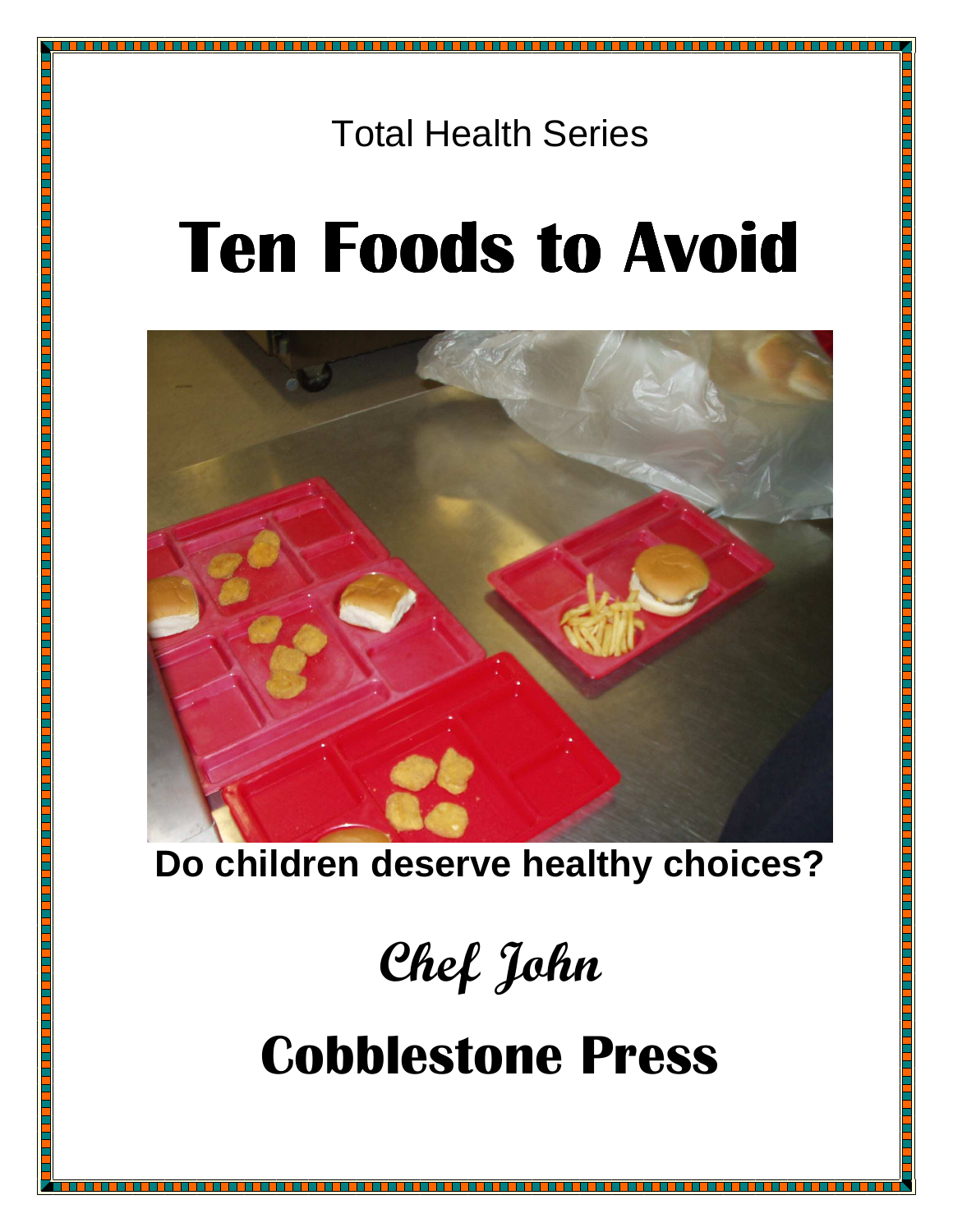### **Ten Foods to Avoid©**  All rights reserved

Cobblestone Press Ann Arbor, Michigan

First Edition, February 2009 Second Edition, August 2010

ISBN Pending

# Cobblestone Press@aol.com

### **Disclaimer**

**The menus and information in this e-book is intended as general information purposes only. If you have any questions about information herein consult with your health care provider before following any suggestions or menus in this e-book or any class taught using the menus or text material.** 

**Any application of the material set forth in this e-book is at the reader's discretion and is her or his sole responsibility.** 

### **Cover photo**

**Elementary school lunch served with choice of fried chicken nuggets & white bread buns or cheese burgers and French fries. Milk and vegetables are added self serve options.**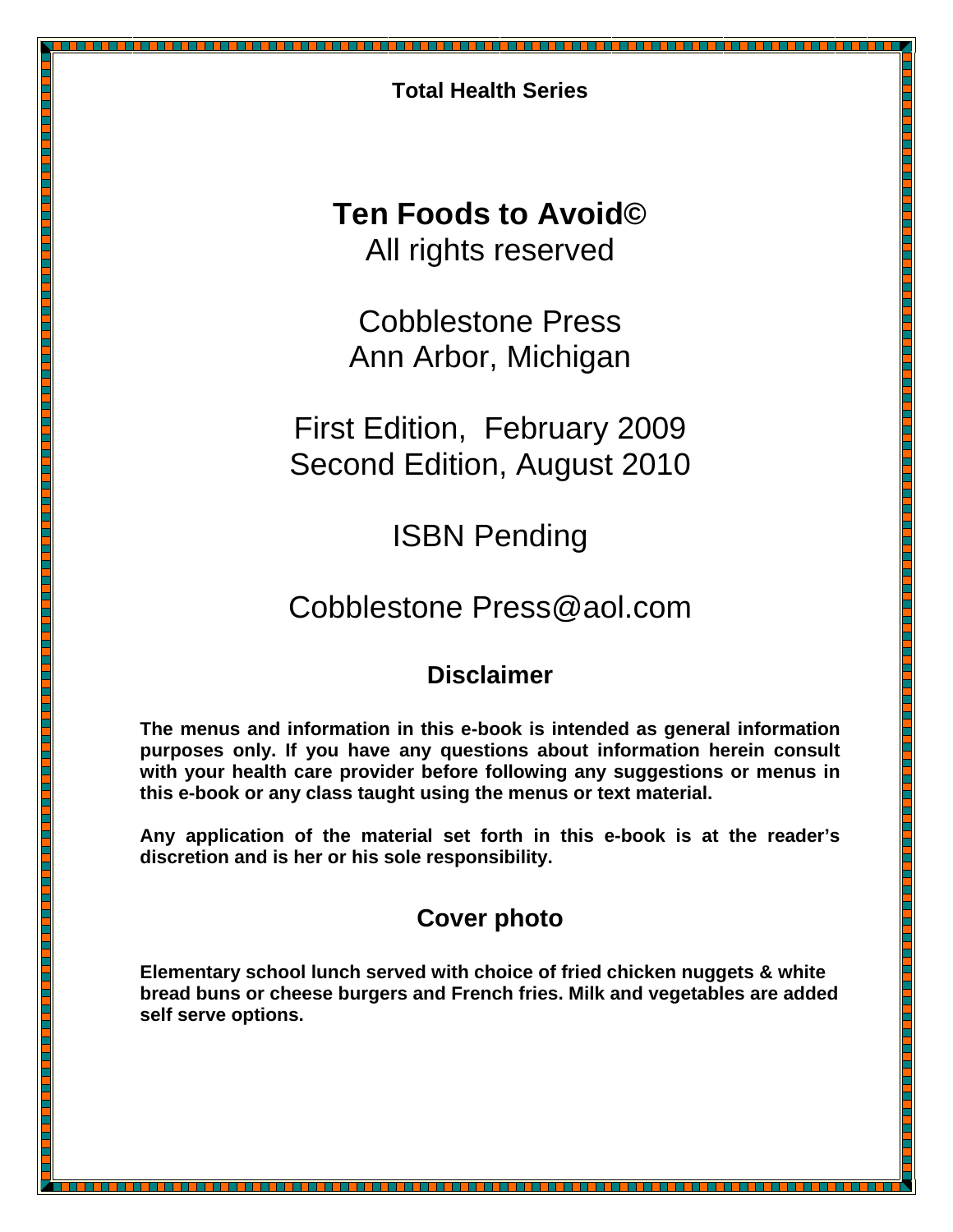# **Preface**

Why do I avoid these ten foods?

In contrast to super foods, which are natural foods that support life and living cells, I avoid processed foods, which favor shelf life over nutrition.

This book is not a medical book and does not imply that eating processed food will cause disease.

The author suggests avoiding processed foods sold in discount stores, convenience stores, drug stores and some supermarkets.

For persons seeking healthy choices. substituting fresh food for processed food can make a difference in your life.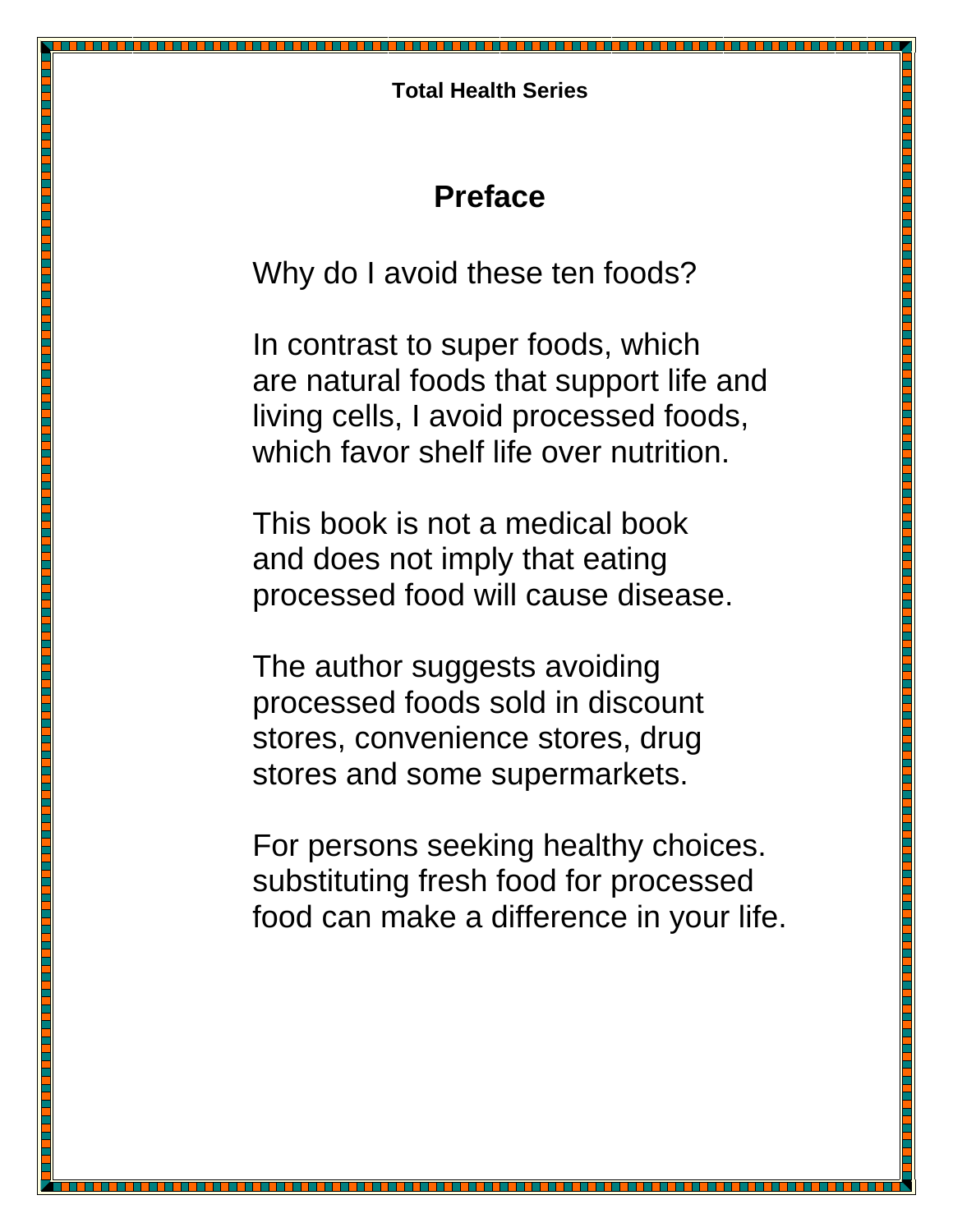# **Forward**

When we visited our granddaughter's elementary school to read stories to Rachel and her friends we were pleased to see the healthy interest in learning to read with stories beyond Dick & Jane.

Joining school children in the cafeteria for lunch we were treated to the Standard American Diet of cheese burgers, chicken nuggets and French fries.

Do children deserve healthy food choices so they can grow, learn and perhaps sit still for a minute?

Chimpanzees and bonobos in the wild eat a plant based uncooked diet of fruit, greens and seeds. While chimpanzees, our close DNA cousins thrive on a diet of fresh foods, we feed our children fried foods that no zoo would feed to growing chimps.

The author suggests ten foods to avoid in school lunches (or at home) with alternative choices to cheese burgers, chicken nuggets and fries.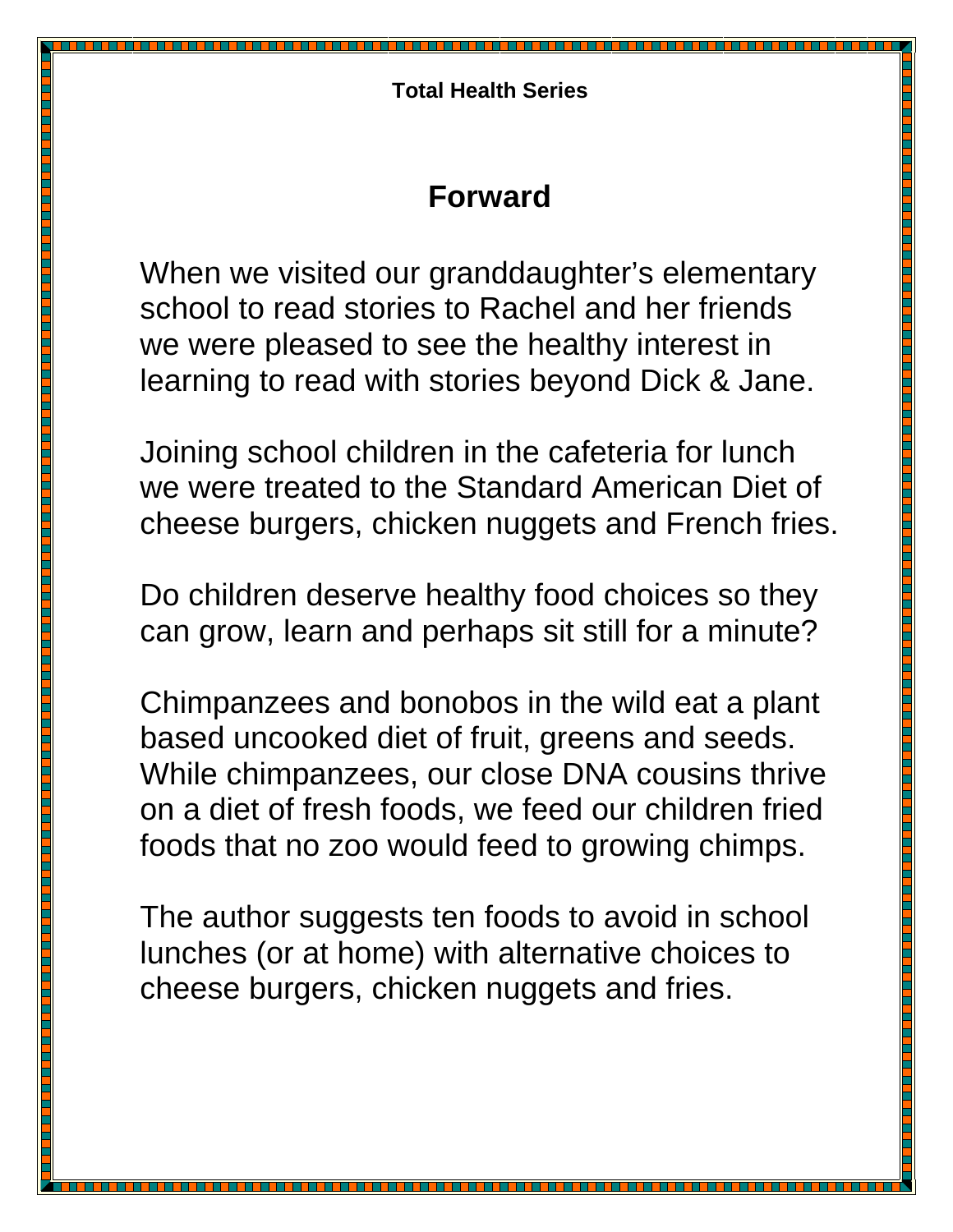<u> 1989 - Andrew Maria Ba</u>

# **Ten Foods to Avoid**

# **Table of Contents**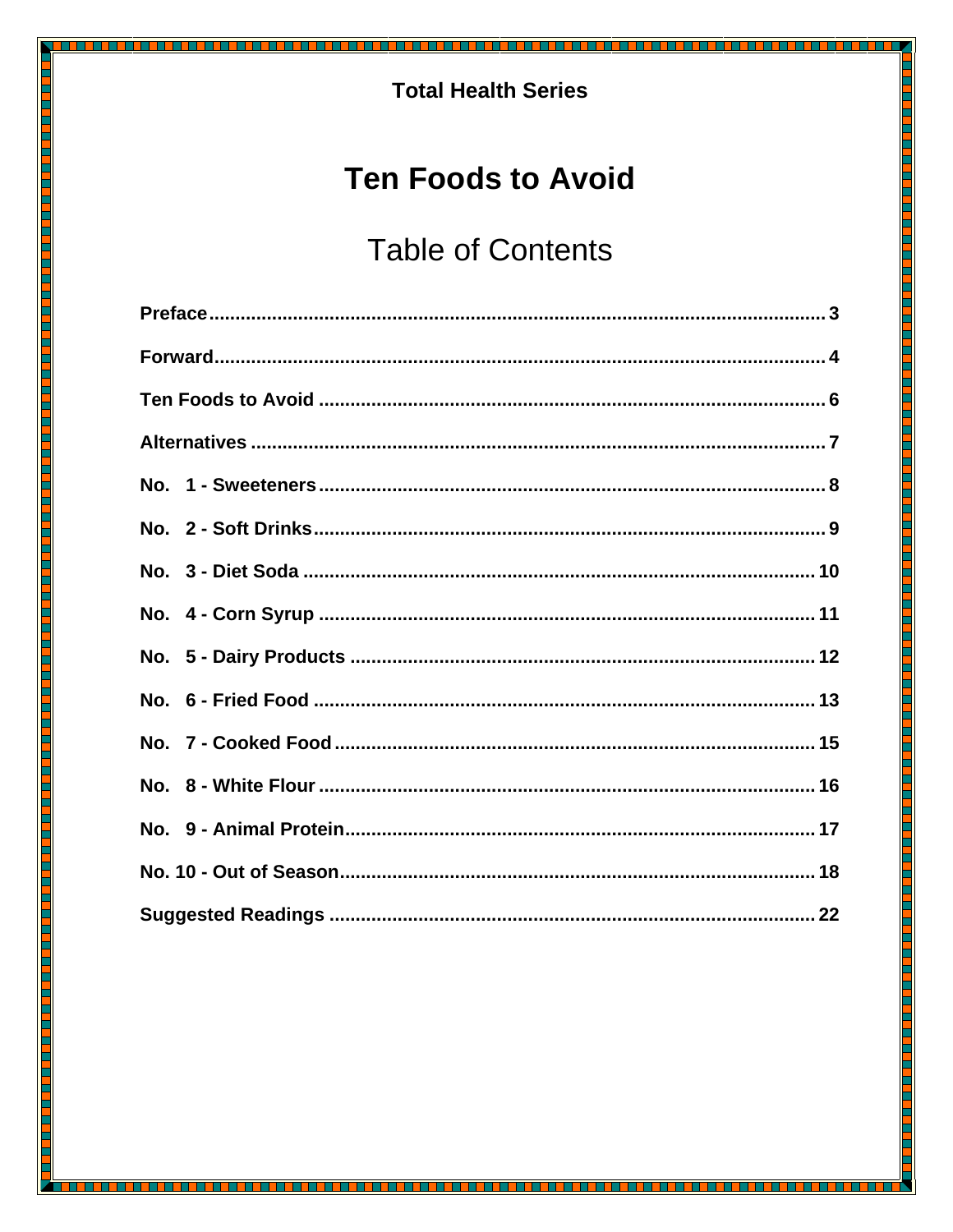# **Ten Foods to Avoid**

The author challenges common beliefs that calories contribute to weight gain. Instead of watching calories the author suggests alternatives to diet foods, diet drinks and cooked foods with support from enzyme nutrition to stabilize weight and reduce weight gain.

- **Do artificial sweeteners boost energy levels?**
- **Do sugar highs and lows disrupt your days?**
- **Why do marathon runners avoid diet colas?**
- **Why is high fructose corn syrup in my food?**
- **If it fattens up 800 pound calves why drink it?**
- **Why do Hawaiians eat lomi, lomi style salmon?**
- **Which foods tend to be best for weight gain?**

<u> 1989 - Personal Amerikaan September 1989 - Personal Amerikaan September 1989 - Personal Amerikaan September 1</u>

- **Which foods tend to be best for weight loss?**
- **Is white bread a healthy choice for diabetics?**
- **Which is best, animal protein or plant protein?**
- **When is local fruit superior to shipped in fruit?**

Chef John offers a "**green**" list of natural food substitutions for common "red" list Standard American Diet (SAD) foods.

He suggests substituting one "**green**" list food for a "**red**" list food for a period of one week. If readers feel a favorable change in energy perhaps it's time to go up to the next level.

-------------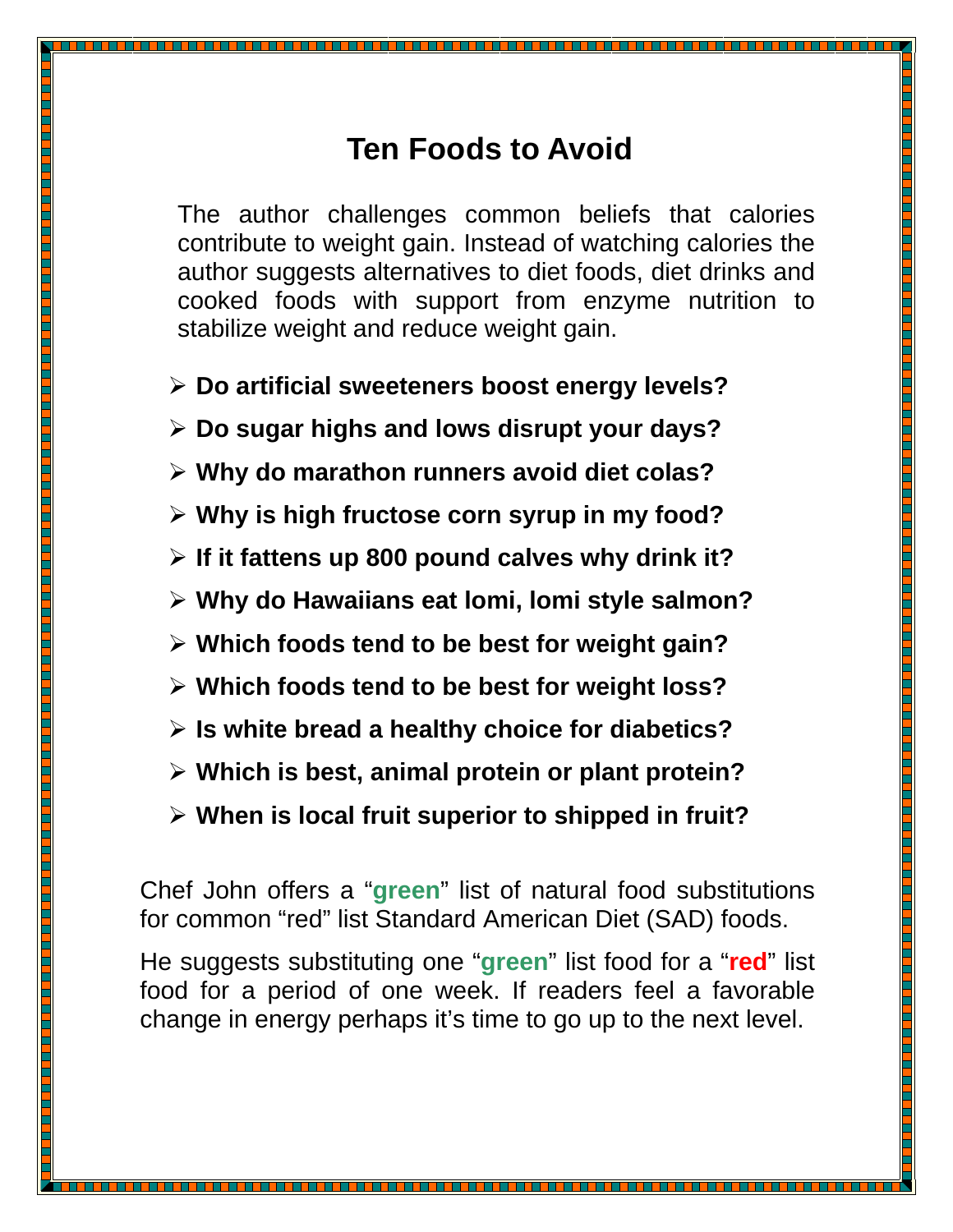# **Alternatives**

**We are what we eat. For a healthy life style I choose natural foods for freshness, taste and more energy.** 

**Choose any one of the ten "green" foods on this list. After seven days note any change in your energy level. Select another "green" food to replace "red" list food. Take your time. It could take a year to go though the list.** 

| <b>Choose more from this list</b> | <b>Choose less from this list</b> |
|-----------------------------------|-----------------------------------|
| 1. Agave, unrefined sugar         | <b>Artificial Sweeteners</b>      |
| 2. Raw cider or green tea         | <b>Carbonated soft drinks</b>     |
| 3. Fresh watermelon juice         | Diet drinks                       |
| 4. Ripe banana or ripe pear       | High fructose corn syrup          |
| 5. Almond or rice milk            | Cow's milk products               |
| 6. Raw or steamed foods           | <b>Fried foods</b>                |
| 7. Fresh foods, living foods      | <b>Cooked Foods</b>               |
| 8. Whole grain flour              | <b>White flour</b>                |
| 9. Plant protein                  | <b>Animal protein</b>             |
| 10. Local food in season          | Out of season foods               |

n 1956 yang bermula pada hasil dan ke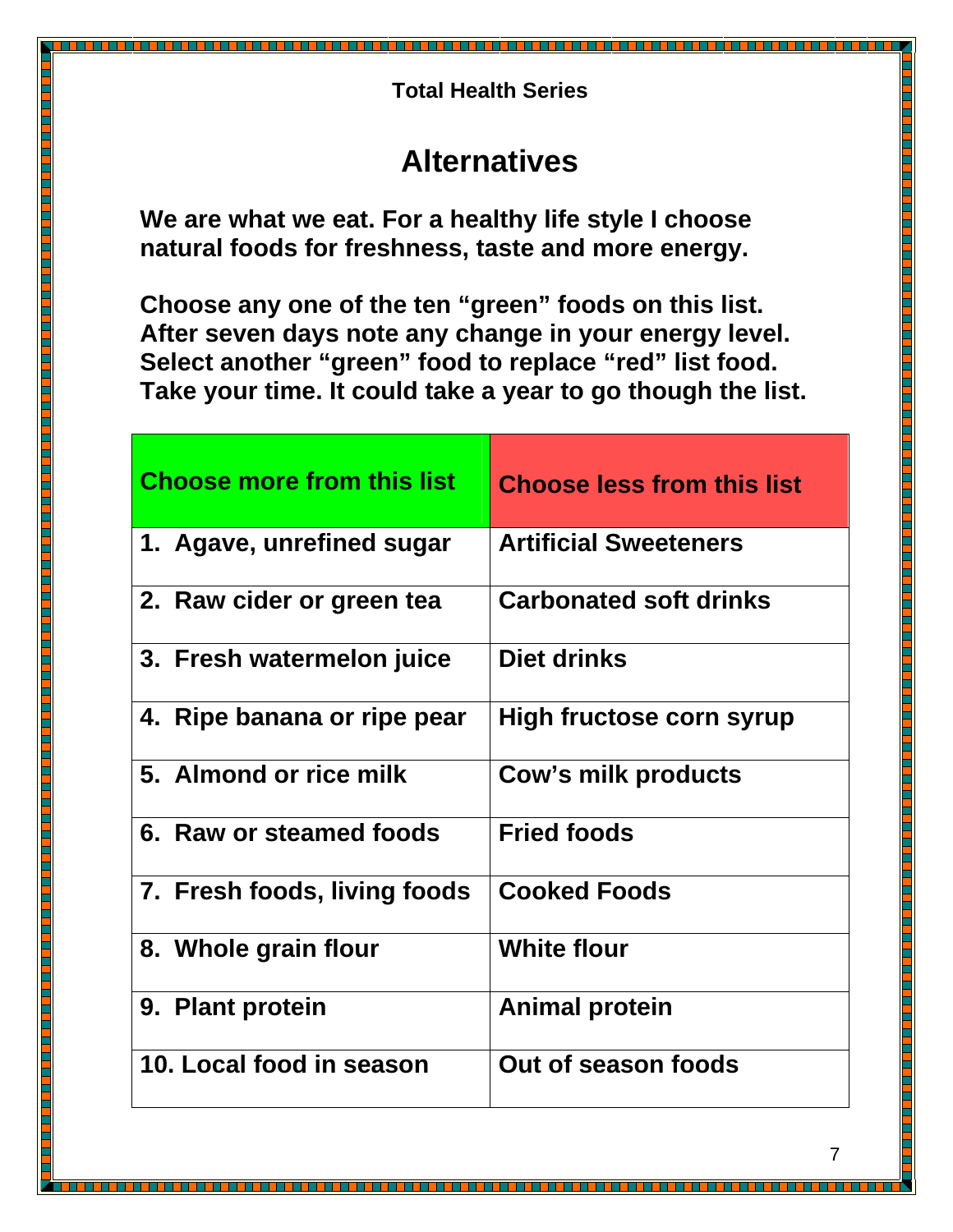### **No. 1 - Sweeteners**

Artificial sweeteners are added to diet beverages. Don't believe the advertising hype. Read the labels.

Aspartame is a neurotoxin<sup>1</sup>. According to Robert Cohen, "Aspartame use often mimics symptoms of multiple sclerosis and Alzheimer's disease."<sup>2</sup>

The problem with artificial sweeteners is they are processed food additives, which cannot sustain life. If a food cannot sustain human life it is a "dead food."

I avoid all artificial sweeteners.

### **Alternatives:**

**Unrefined cane sugar, raw honey (limit to one teaspoon), maple syrup, agave (from cactus).** 

**Look for natural sweeteners in bottled juices. Grape and pear juice are natural sweeteners**.

**Breakfast cereals can be sweetened with fresh fruit like strawberries and bananas.** 

**Ripe bananas sweeten cereals, smoothies and dessert treats like banana berry sorbet.**

l

<sup>1</sup> Cohen, Robert, Milk the Deadly Poison, Argus Publishing, Inc. 1997, page 262 2

Ibid., page 263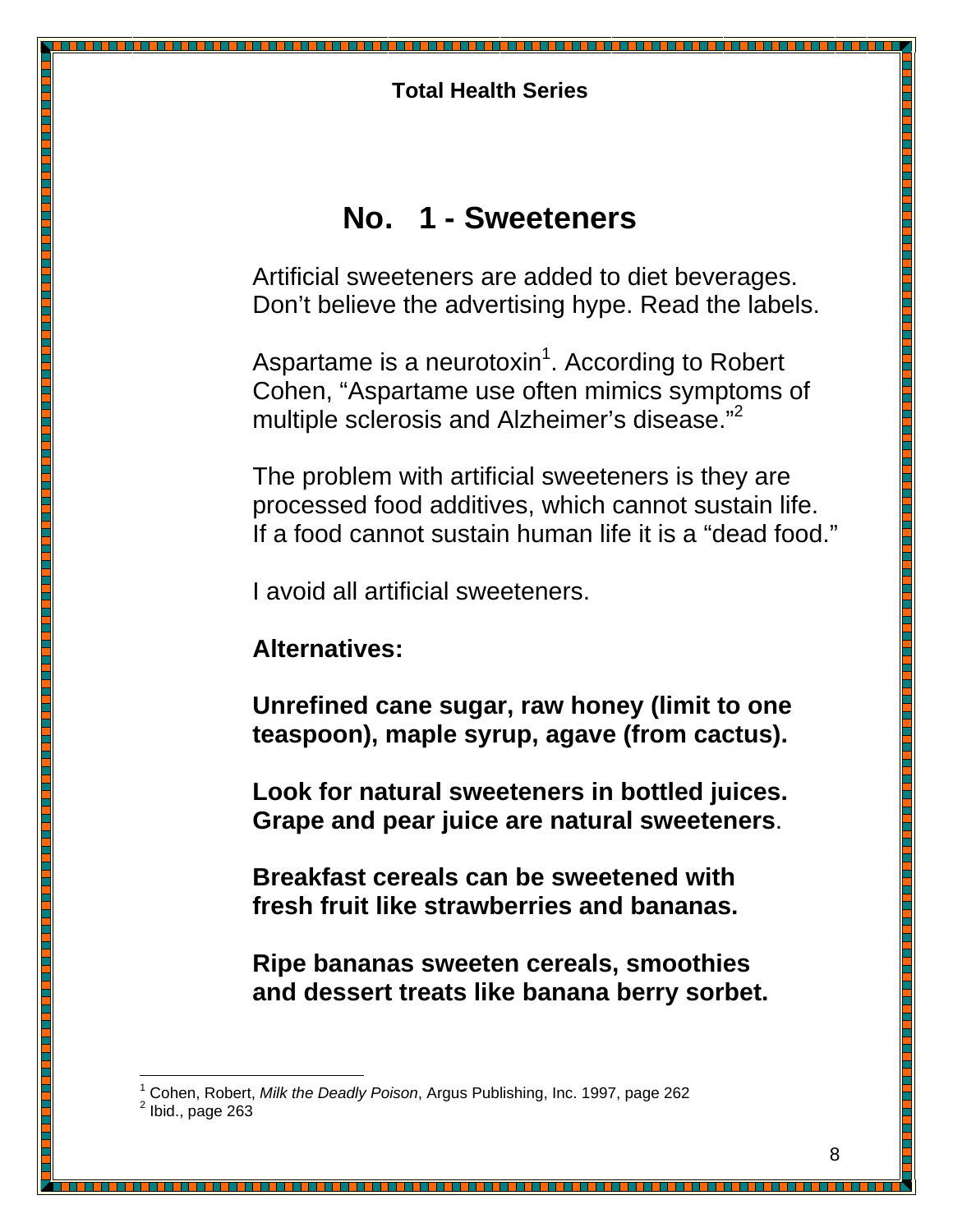# **No. 2 - Soft Drinks**

As a long distance runner I avoid carbonated soft drinks.

Peak performance requires pure water to properly hydrate the human body. Carbonated soft drinks are best avoided as they contribute to digestive gas.

Carbonated soft drinks can inhibit proper digestion when consumed with ice, which slows digestion.

### **Alternatives**

Alternatives to carbonated beverages are fresh juices including raw apple cider, fresh squeezed orange juice and fresh blended watermelon juice.

Kombucha™ is a fermented Chinese tea available in refrigerated displays in health food stores, natural food markets and some co-operative food stores.

This naturally carbonated beverage contains active enzymes, probiotics, amino acids, antioxidants, and polyphenols as well as vitamins B1, B3 and B12.

A 4 ounce serving contains 10 mg sodium and 7g carbohydrates. Due to fermentation Kombucha™ may have trace amounts of alcohol (less than 0.5%)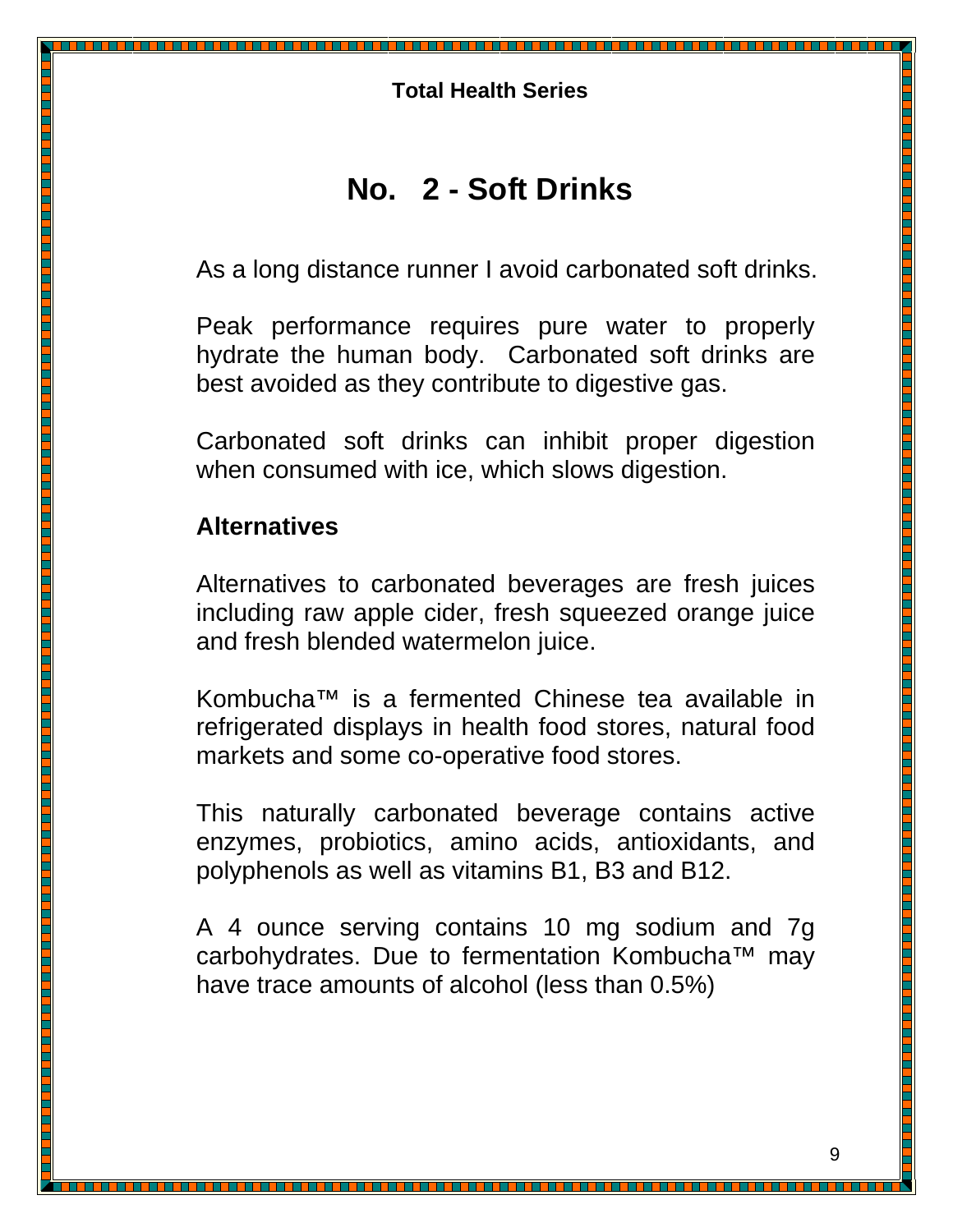### **No. 3 - Diet Soda**

Eating healthy foods may be better than restricting calories.

"It looks to me" that diet soda "is making me gain weight.<sup>3</sup>"

"He buys calorie-free-soda to avoid sugar, but his weight increased from 244 to 256 pounds last month. $4"$ 

Diet soda is perhaps "the elephant" no one can see. Low calorie soda is everywhere, work, school, home. It's so "natural" to drink diet soda how could I get fat?

### **Alternatives**

l

<u> 1999 - Jacques Albert III, Amerikaansk filosofi (d. 1999)</u>

### **A slice of watermelon makes 2 glasses of juice.**

Wash the melon, cut a slice, chop it, put pieces in a blender with a cup of water and blend it.

I blend white pulp and seeds for fiber to make a thick pink beverage of pure fresh watermelon.

Chill melon before blending watermelon juice. No ice is needed for this cool, refreshing drink.

One slice makes 2 glasses of fresh natural juice. I add a ripe banana, pear or peach to sweeten.

### **Blend a cucumber with ginger and mint for juice**

Wash cucumber, chop with ginger and mint. Blend with 2 cups of water, pour and enjoy. Optional: add honey or agave to sweeten

 $3$  Carl Rance, a 61 year old diabetic, quoted by Lawrence Delevingne, Columbia News Service, The Ann Arbor News, April 15, 2008, Section C2 Health/Wellness<br><sup>4</sup> On site Op.cite.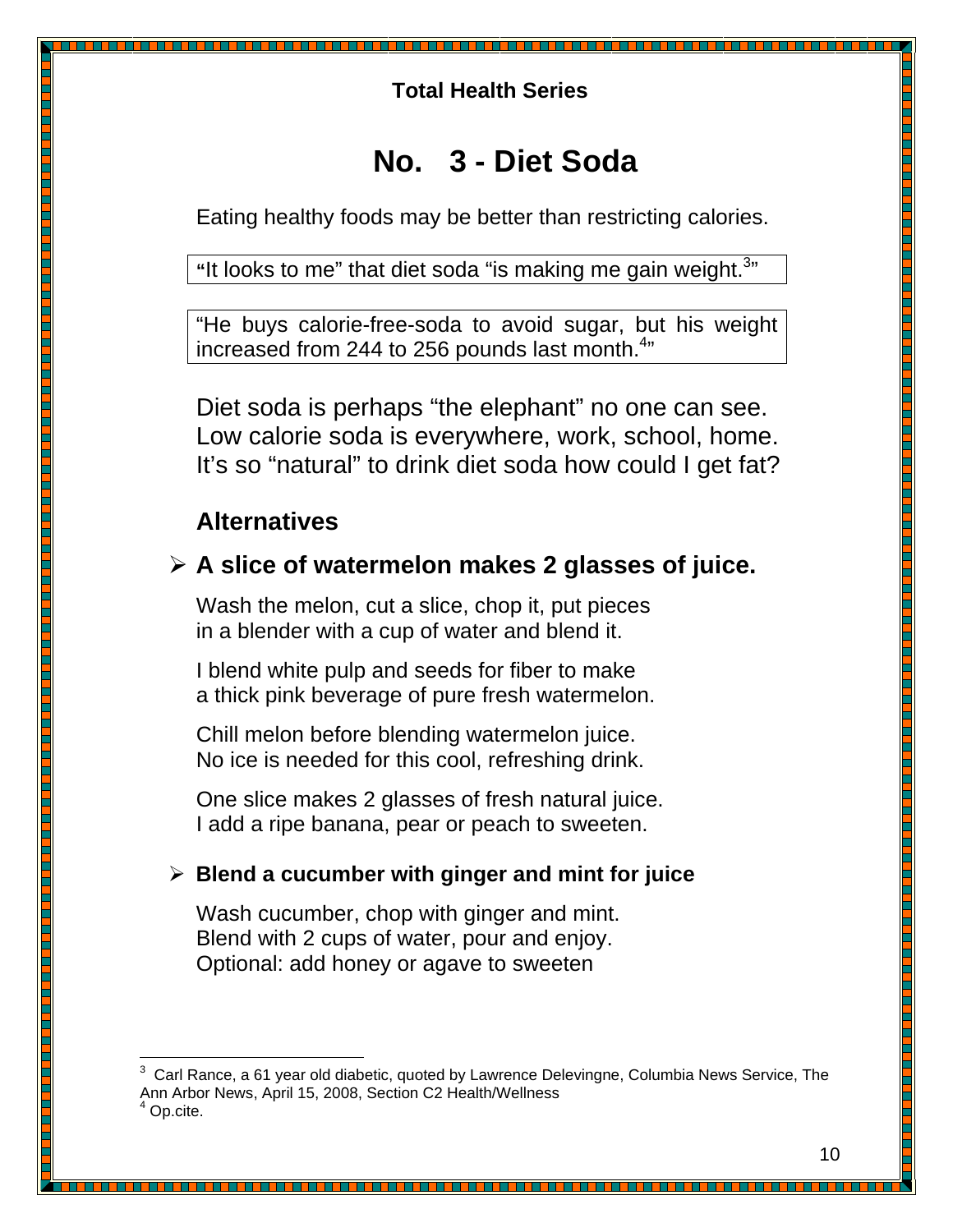# **No. 4 - Corn Syrup**

High fructose corn syrup is found in breakfast cereals, soft drinks, processed foods and ready to eat foods.

Breakfast cereals and foods containing corn syrup elevate glucose levels similar to eating white sugar.<sup>1</sup>

### **Read food labels.**

I avoid any food with corn syrup, corn sweetener or high fructose corn syrup on food label ingredients.

Why corn syrup? Because, it's cheaper than sugar. Corn syrup offers little nutrition except for calories.

### **Observation:**

Rows of railroad tank cars containing corn syrup outside the Kellogg® cereal plant in Battle Creek are a sign of what is going into breakfast food. Read the labels on all breakfast products before buying any ready to eat breakfast cereal products.

### **Alternatives**

**Breakfast cereal consisting of whole grain oats sweetened with banana, dates or dried fruit. Add slices of ripe (organic) banana to sweeten.**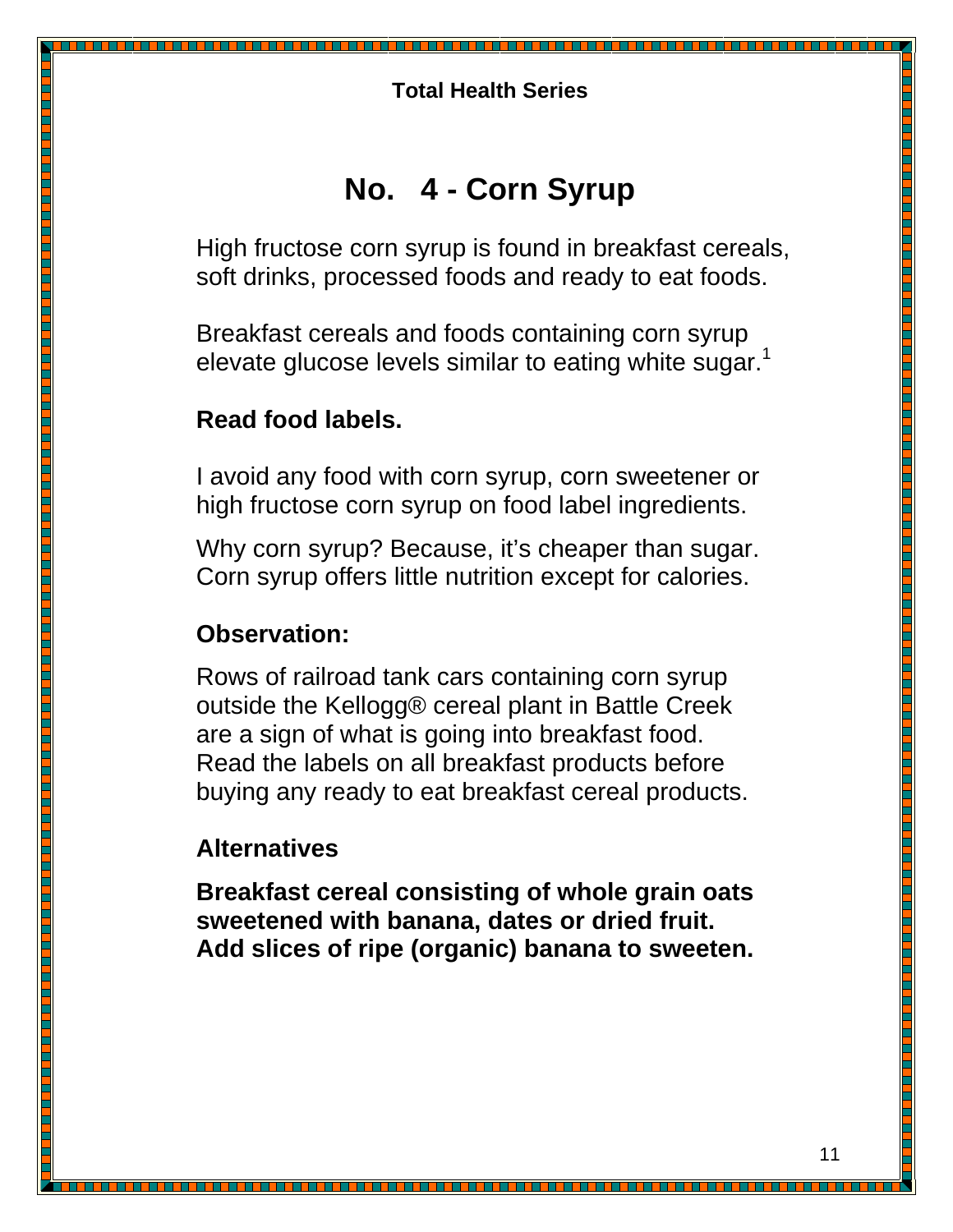# **No. 5 - Dairy Products**

If countries which have a high consumption of dairy products also have the most bone problems then why do we eat dairy products for calcium? $5^{\circ}$ 

Cow's milk fattens 800 pound calves in 24 months. I learned baby calves can't live on pasteurized milk. If pasteurized cow's milk cannot sustain a baby calve, why do we drink pasteurized cow's milk?

State health regulations restrict sales of raw milk. Unless you own a cow, raw milk is not a choice. Raw milk cheese is available in some stores.

Prior to 1950 cream top cow's milk was available in stores and delivered to homes by the milk man. Homogenized milk mixes milk fat into the milk, instead of letting cream naturally rising to the top.

Ultra pasteurized milk heated to high temperatures extends shelf life of milk – not my nutritional benefit. Read the labels on conventional and organic milk.

### **Milk Alternatives**

l

<u> 1999 - Jacques Albert III, Amerikaansk filosofi (d. 1999)</u>

**Almond milk - natural food stores Rice milk - natural food stores Seed mylk - sesame, sunflower Nut mylk - almond, cashew, pecan** 

See suggested readings to learn more about risks of milk

<sup>&</sup>lt;sup>5</sup> Campbell, T. Colin, PhD and Campbell, Thomas M. II, The China Study, Ben Bella Books, 2005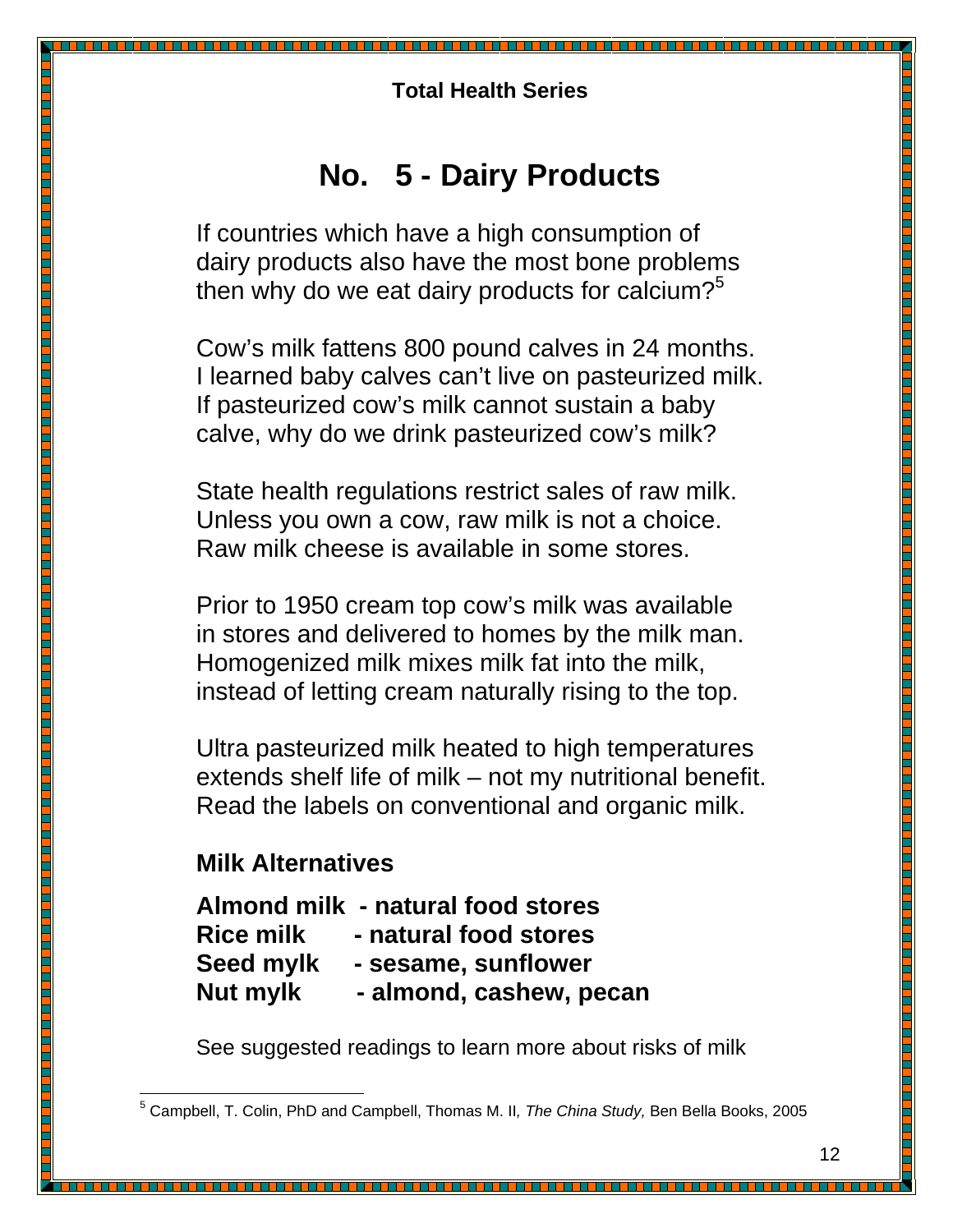### **No. 6 - Fried Food**

We are what we eat! All fried food lacks enzymes. Fried food cannot sustain life because food heated above 115 degrees contains no digestive enzymes.

Dr. Edward Howell, author of *Enzyme Nutrition<sup>6</sup>,* is widely quoted as the father of enzyme nutrition. His research and writings are understood by many except by a few skeptics.

**"Animals subsist on raw, natural food with enzymes-not cooked food.<sup>7</sup> " "the reason that they (wild animals) are disease-free is due to their superb enzyme nutrition."** 

Hawaiian Luau offer roast pig, poi and lomi lomi salmon. Traditional lomi lomi raw salmon contains food enzymes<sup>8</sup>.

Lebanon's lamb kibbeh is raw. Food enzymes in the meat and wheat ground with lamb help to predigest the kibbeh.

Raw fish and raw meat are not everyone's preferred choice. How can I have enzymes with baked, broiled or boiled food?

### **Alternatives**

l

 **Boost enzymes by eating guacamole Ripe avocados boost digestive enzymes Enzymes in avocados help predigest fats** 

#### **Boost enzymes with supplements Visit your nearest local health food store, food co-operative or natural food store.**

 **There are many different enzyme products to help digest protein, fat and carbohydrate. Ask for digestive enzymes and read labels.** 

<sup>&</sup>lt;sup>6</sup> Howell, Edward, Enzyme Nutrition, The Food Enzyme Concept, Avery Publishing Group, Inc., 1985  $^7$  Ibid. pages 16 and 17.

Eating raw food can increase health risk for persons with compromised immune systems.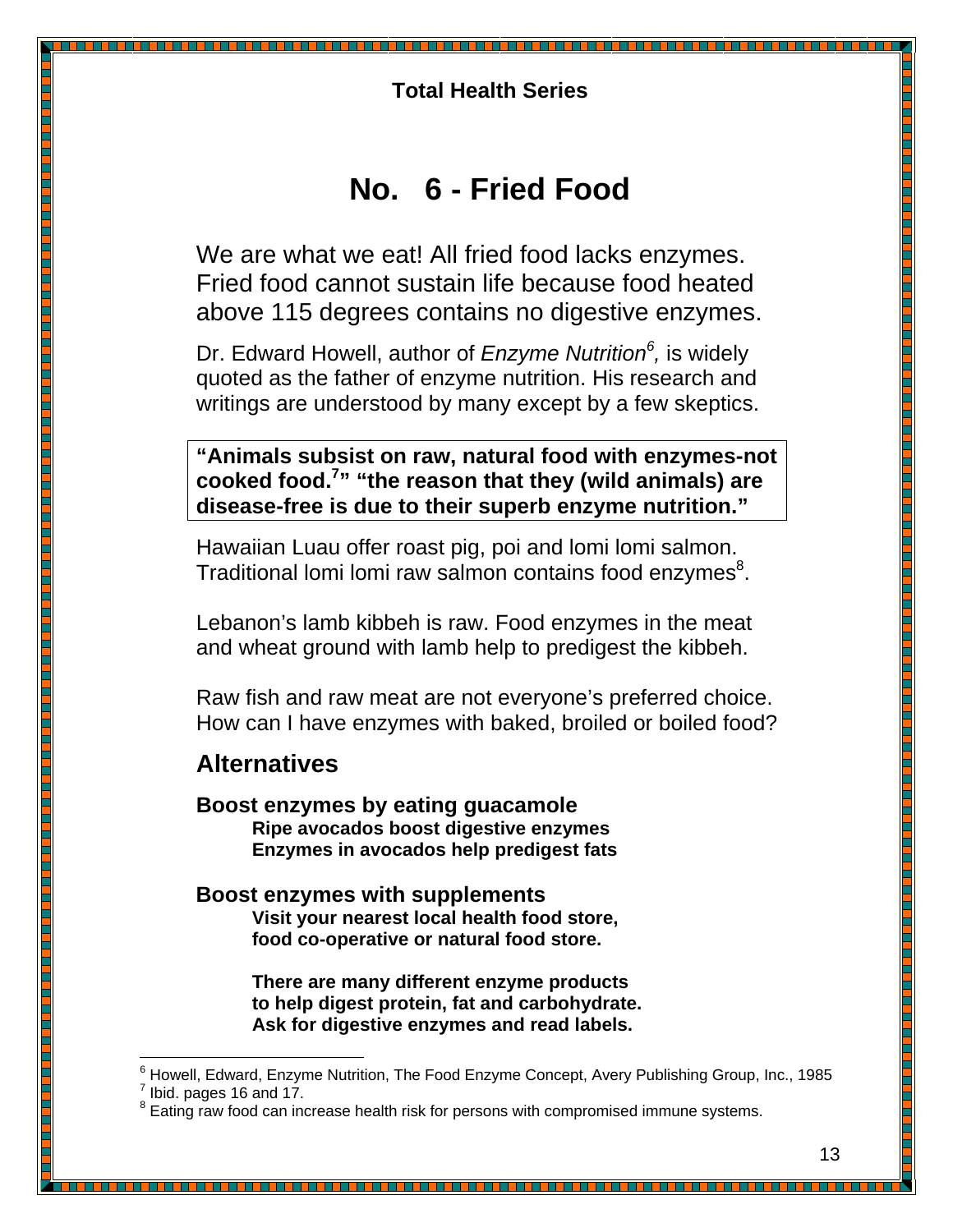### **Essential Enzymes**

**What are the alternatives for human carnivores? Choose more "green" list foods with enzymes.** 

| <b>Fresh carrots</b>             | <b>Better</b> |  |
|----------------------------------|---------------|--|
| <b>Boiled carrots</b>            | <b>Avoid</b>  |  |
|                                  |               |  |
| <b>Sprouted nuts<sup>9</sup></b> | <b>Better</b> |  |
| <b>Roasted nuts</b>              | <b>Avoid</b>  |  |

### **Enzymes:**

Food enzymes are essential for life. We are born with digestive enzymes. If we use up our food enzyme bank without replacing enzymes we become susceptible to nutritional deficiencies**.**

 $\triangleright$  Early Eskimos consumed blubber and raw meat protein.<sup>10</sup>

Food enzymes helped predigest fat and meat protein saving digestive enzymes and energy for traveling great distances. When they began to cook fat and protein their health declined.

Food enzymes are present in kim-chi in Korea.

Korean friends say their health is better with kim-chi. In 2008 volunteers prepared 2,300 tons of kim-chi (the national dish) for 13,000 needy households.<sup>11</sup> Look for kim-chi in restaurants, health food stores

 $\triangleright$  Raw almonds can be soaked and sprouted. Ask for germinated nuts instead of oil roasted nuts Oil roasted and dry roasted nuts lack food enzymes

<u> Katalog a katalog a</u>

l <sup>9</sup> Howell, Edward, Enzyme Nutrition, Avery Publishing Group, Inc, (1985) pages 121-123

<sup>&</sup>lt;sup>10</sup> Garber, C. M. Eating With the Eskimos, Hygeia 16:242 (1938)

Kim Sung-tae, Seoul Government official, The Ann Arbor News (2008)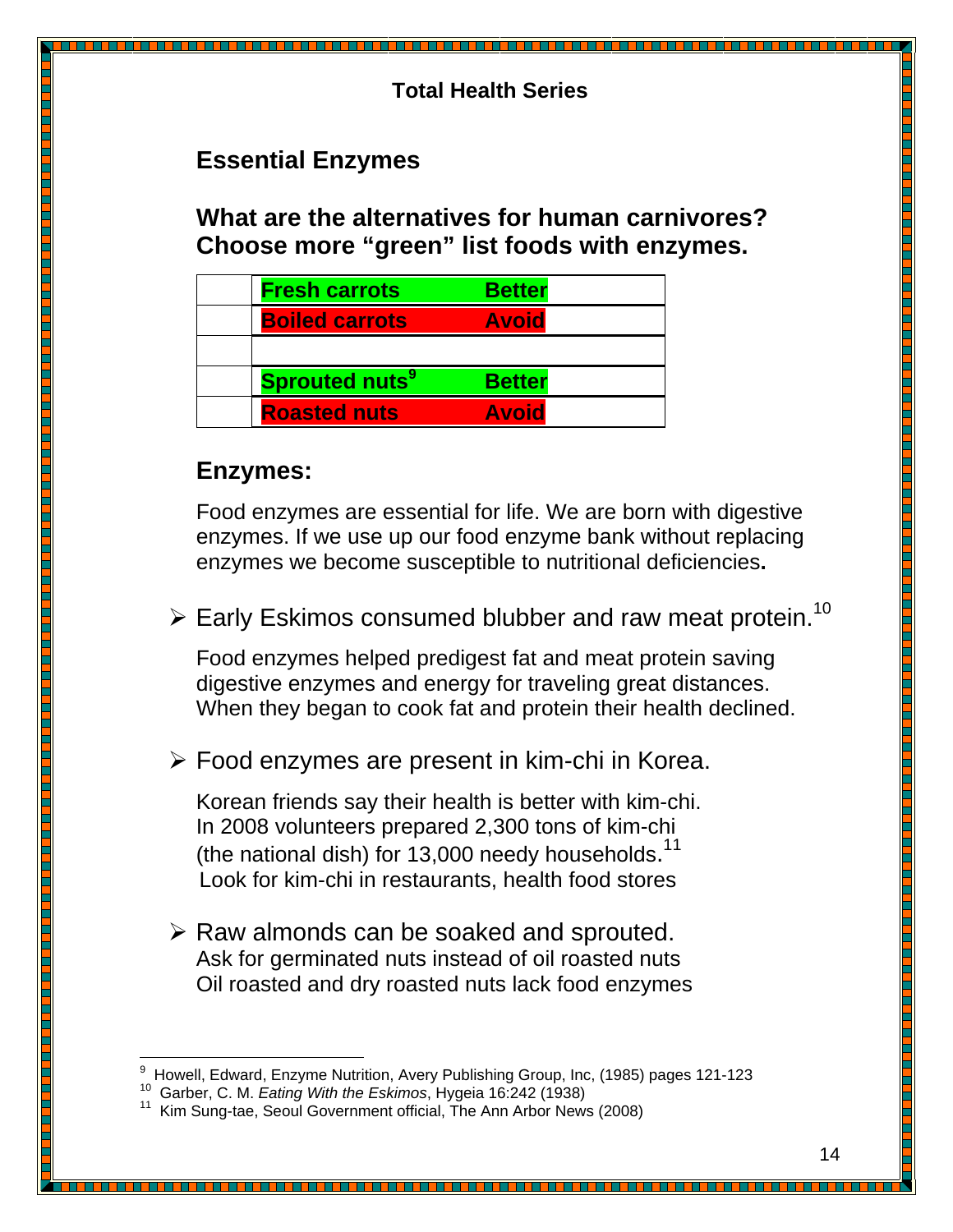# **No. 7 - Cooked Food**

**A raw apple is not as fattening as a baked apple<sup>12</sup>**

**An unripe banana and fried banana are fattening** 

**A ripe banana with brown spots is less fattening<sup>13</sup>**

Cooking apples and frying bananas destroys essential food enzymes needed for digestion.

### **The LAW of WEIGHT GAIN and WEIGHT LOSS**

- $\triangleright$  Eat cooked fruit to increase weight gain
- $\triangleright$  Eat fresh raw fruit to reduce weight gain

**Raw calories tend to stabilize weight** 

**Cooked calories tend to be fattening**

### **Alternatives:**

 $\triangleright$  Eat more fresh fruit for essential enzymes for life.

 Food enzymes are found in ripe avocados, bananas, mangos, raw honey, raw figs and fresh raw dates.<sup>14</sup>

<u> 1989 - Jan Barnett, martin b</u>

 $\triangleright$  Eat less cooked, baked, boiled or broiled foods.

 Let your body tell you how much better you feel when you eat fresh fruit instead of cooked food.

<u> 1999 - Johann Harry Harry Harry Harry Harry Harry Harry Harry Harry Harry Harry Harry Harry Harry Harry Harry</u>

l  $12$  Howell, Edward, Enzyme Nutrition, Avery Publishing Group, 1985, page 107

 $13$  Ibid. page 109

 $14$  Ibid. page 115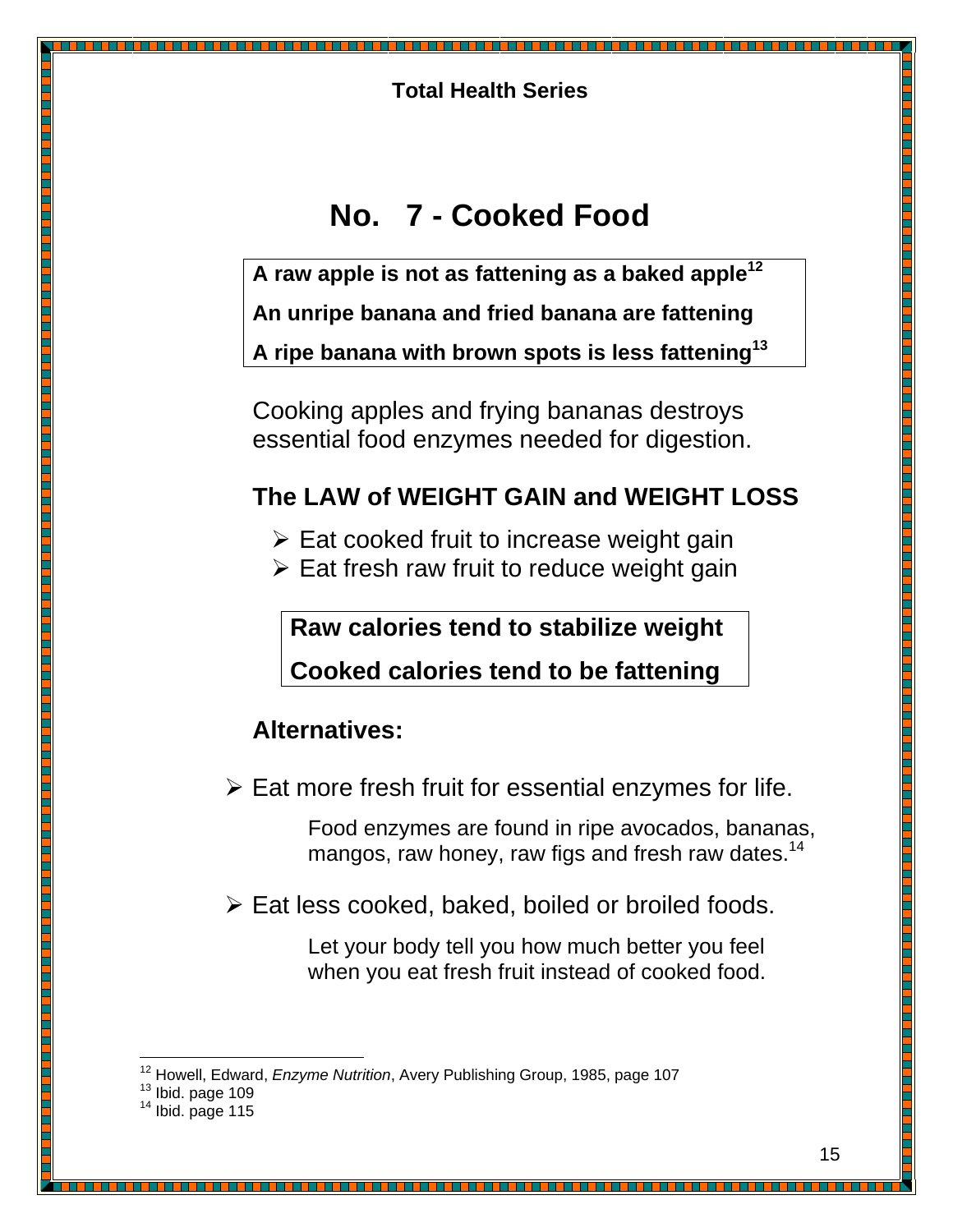# **No. 8 - White Flour**

**Question:** Why do diabetics want to avoid white bread?

"When I was five years old I ate sandwiches made of white bread, butter and white sugar.<sup>15</sup><sup>15</sup>

 I would not give my child a sugar sandwich. Eating white bread is almost like eating sugar because both rapidly increase blood sugar.

 Carbohydrates, fats and protein provide energy. If cooked "carbs" cause rapid blood sugar rise $<sup>1</sup>$ </sup> white bread can cause blood sugar to skyrocket.

### **Alternatives:**

| Multi-grain        | <b>Best</b>   |
|--------------------|---------------|
| Whole Wheat        | <b>Better</b> |
| <b>White Bread</b> | Avoid         |

**"Green" food choices provide sustained energy** 

- $\triangleright$  Raw honey on multi-grain bread<sup>17</sup>
- $\triangleright$  Apple butter with no added sugar

 $\triangleright$  Avocado slices on sandwiches

### **Celiac Disease**

 Persons with celiac disease must avoid wheat, wheat flour and foods like muffins, pizza, gravy and all foods with gluten.

> Rice flour is an alternative to wheat flour. Quinoa is a gluten free complete protein.

l <sup>15</sup> The author recalls eating sugar sandwiches in grandmother's kitchen in Wisconsin.

<sup>&</sup>lt;sup>16</sup> Howell, Edward, *Enzyme Nutrition*, Avery Publishing Group, Inc. 1985, page 108

 $17$  Ibid. page 42 "to predigest a starchy food such as bread, spread some honey on it."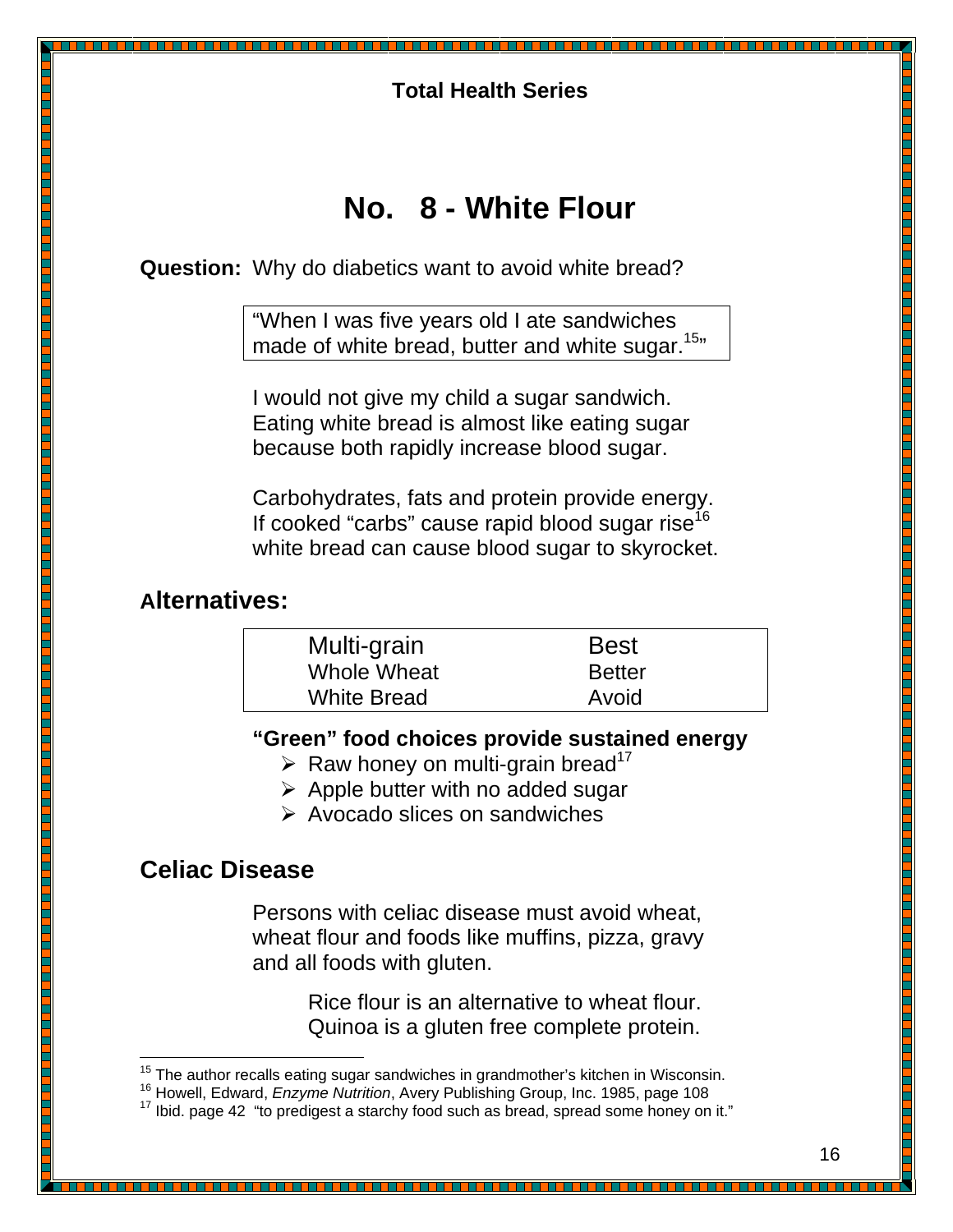# **No. 9 - Animal Protein**

**Question:** How much protein do we need a day to sustain life?

- **A. 8 ounce sirloin steak**
- **B. 4 ounce (1/4 pound) burger**
- **C. 3 ounces of animal protein**
- **D. 3 ounces of plant protein**
- **Answer**: The World Health Oganization estimates adults need 0.6g/kilo of protein per day.<sup>18</sup> This is about 36 grams of protein or 2 ounces for a 60 kilo or 132 pound adult.

The Recommended Daily Allowance (RDA) for protein is 10% protein, which is about 50 grams of protein per day.

This is equivalent to about 2.8 ounces of protein for a 185 pound adult, which is about half an 8 oz steak.

3 ounces of animal or plant protein satisfies protein needs. Additional animal protein does not lead to better health.

### **Risks of high protein consumption**

**Excess protein can promote growth of tumors.<sup>19</sup>** 

**Animal protein can increase tumor development<sup>2</sup>** 

 **Benefits of low protein consumption:** 

- **Plant based foods decrease tumor development'<sup>20</sup>**
- **Plant protein has essential fiber and no cholesterol**

l <sup>18</sup> World Health Organization, WHO

<sup>&</sup>lt;sup>19</sup> Madhavan TV, and Gopalan C. "The effect of dietary protein on carcinogenesis of aflatoxin." Arch. Path. 85 (1968): 133-137.<br><sup>20</sup> Curriculum –

<sup>20</sup> Campbell, T. Colon, PhD and Campbell, Thomas M., The China Study, Benbella Books,2005, p.66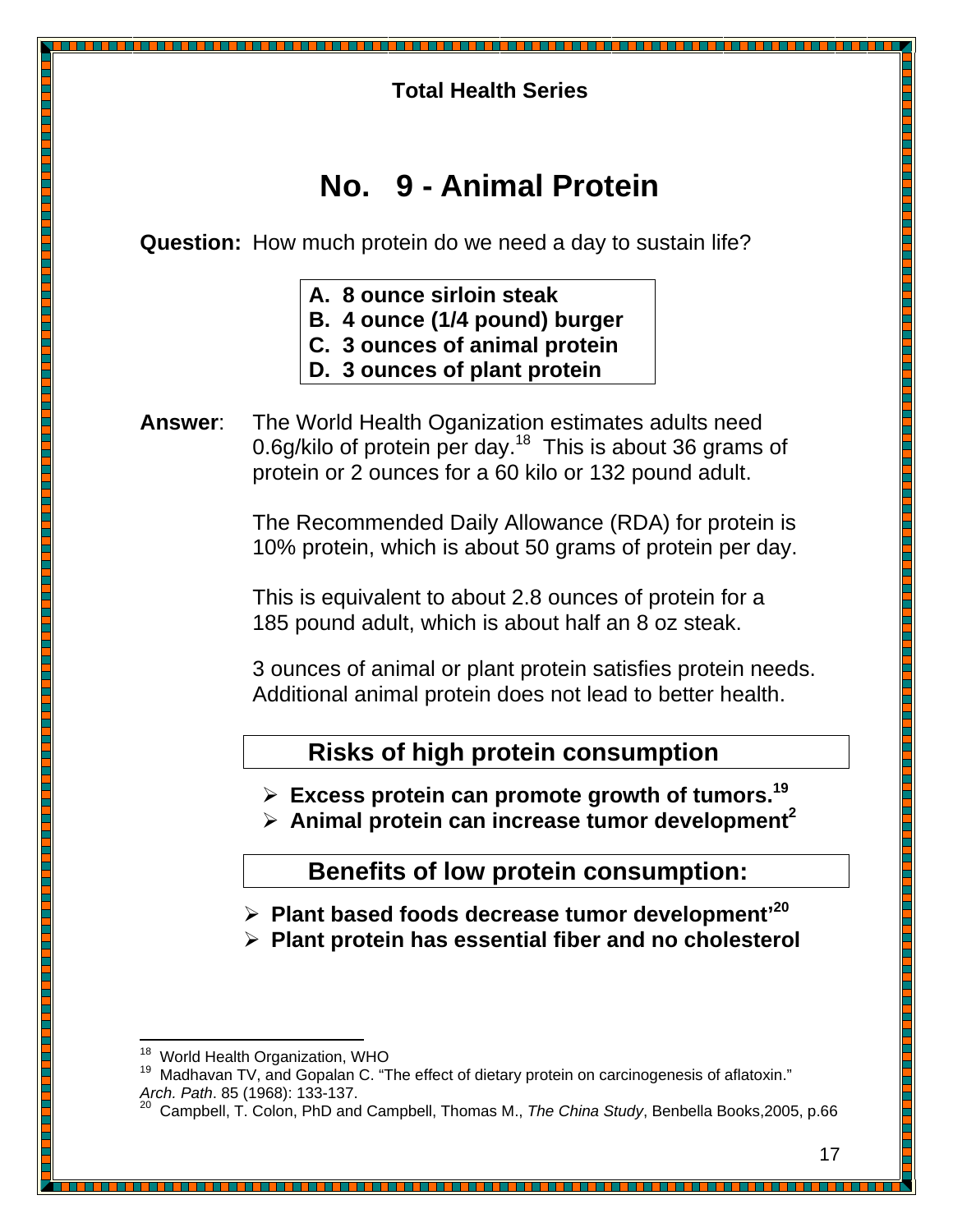### **No. 10 - Out of Season**

#### **Question: I can't find fresh fruit. What do I do?**

 **Do I buy shipped in fruit and greens?** 

- **Organic fruit picked green and shipped 1500 miles doesn't always make sense.**
- **Strawberries, tomatoes and other fruit are typically picked green for shipping.**
- **Unripe green fruit lacks flavor and taste.**
- **Unripe fruit discourages eating the fruit.**

### **Alternatives:**

- $\triangleright$  Local fresh fruit in season can be eaten ripe with fresher taste and at lower cost.
- $\triangleright$  Strawberries best in season when they are abundant and juicy ripe with flavor.
- $\triangleright$  Blueberries farmers' markets or U-pick. U-pick takes 15 minutes for a 5 pound pail.
- $\triangleright$  Greens spinach, chard, collards, kale Shop at farmers' markets June- October.

**While more farmers' markets are open year round food co-ops and natural food stores offer out of season fruits and greens.** 

 **Learn where your food comes from and enjoy the benefits of local fresh fruits and greens.**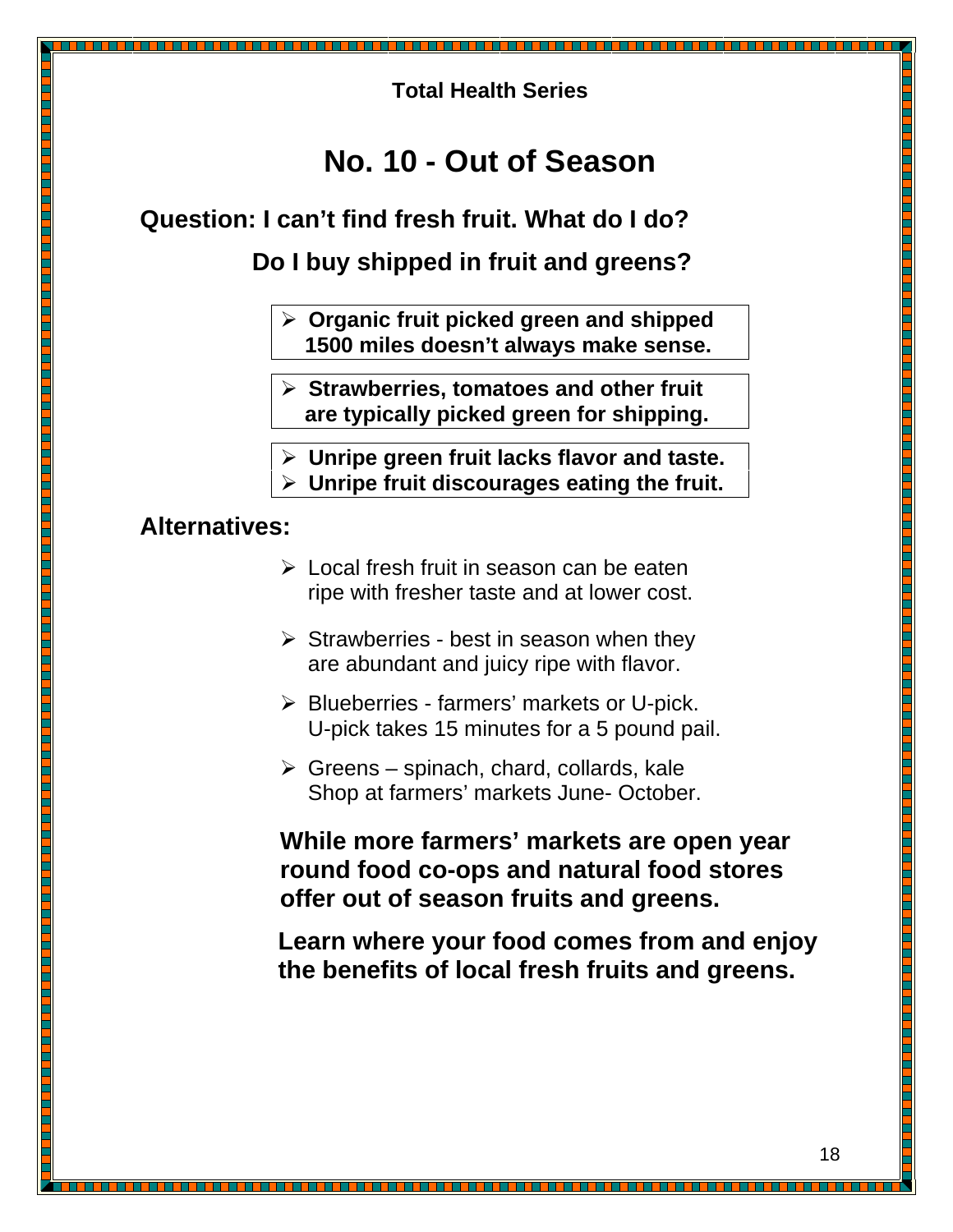#### **RECIPIES FOR HEALTH**

#### **Almond Mylk**

### **Ingredients**

 **Select raw whole almonds (organic if possible) Whole almonds contain enzymes and inhibitors (Blanched, sliced or cut almonds are not alive)** 

 **Enzymes are activated by soaking and sprouting, which increases available protein as the almond sprout begins to grow as if planted to grow a tree**

#### **Preparation**

- **Soak ¼ cup almonds in water in a clean covered jar**
- **Rinse almonds, pour off water and sprout for 12 hrs**

- **Rinse sprouted almonds and pour into a blender**
- **Blend almonds with water until creamy smooth**
- **Make almond cream by using less water**
- **Make almond mylk by adding more water**
- **Serve almond mylk chilled or on cereal.**
- **Keeps fresh in refrigerator for 48 hours**

**Almond mylk is both lactose and casein free**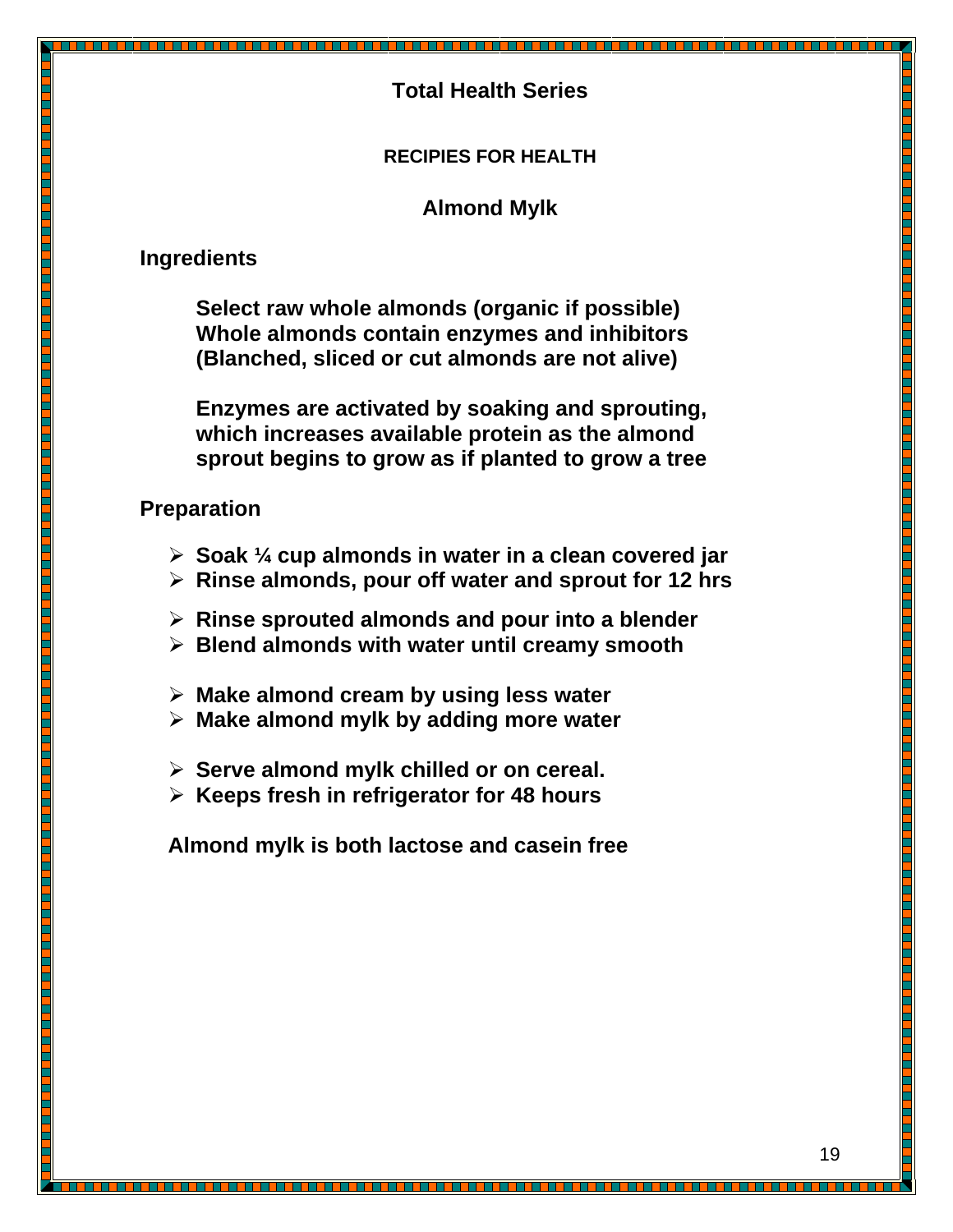#### **Cashew Cream**

#### **Ingredients**

 **Select raw whole cashews (organic if possible) (Avoid dry or oil roasted whole cashews or pieces)**

 **Cashews purchased from natural food stores are more likely to be organic than grocery store nuts. Raw nuts are best refrigerated, not in a cupboard.** 

#### **Preparation**

- **Soak ¼ cup cashews in water in a clean jar**
- **Rinse cashews, add water, soak for 1/2 hour**
- **Rinse soaked cashews. Pour into a blender**
- **Blend with ½ cup water until creamy smooth**
- **Make cashew cream by using less water**
- **Make cashew mylk by adding more water**
- **Serve cashew mylk chilled or on cereal.**
- **Keeps fresh in refrigerator for 48 hours**

 **Cashew cream makes a sweet frosting for cakes and pies and is best if refrigerated.** 

 **Cashew cream is a base for sauces, dips or as a paté with added herbs, spice or veggies.** 

 **Cashew cream is both lactose and casein free**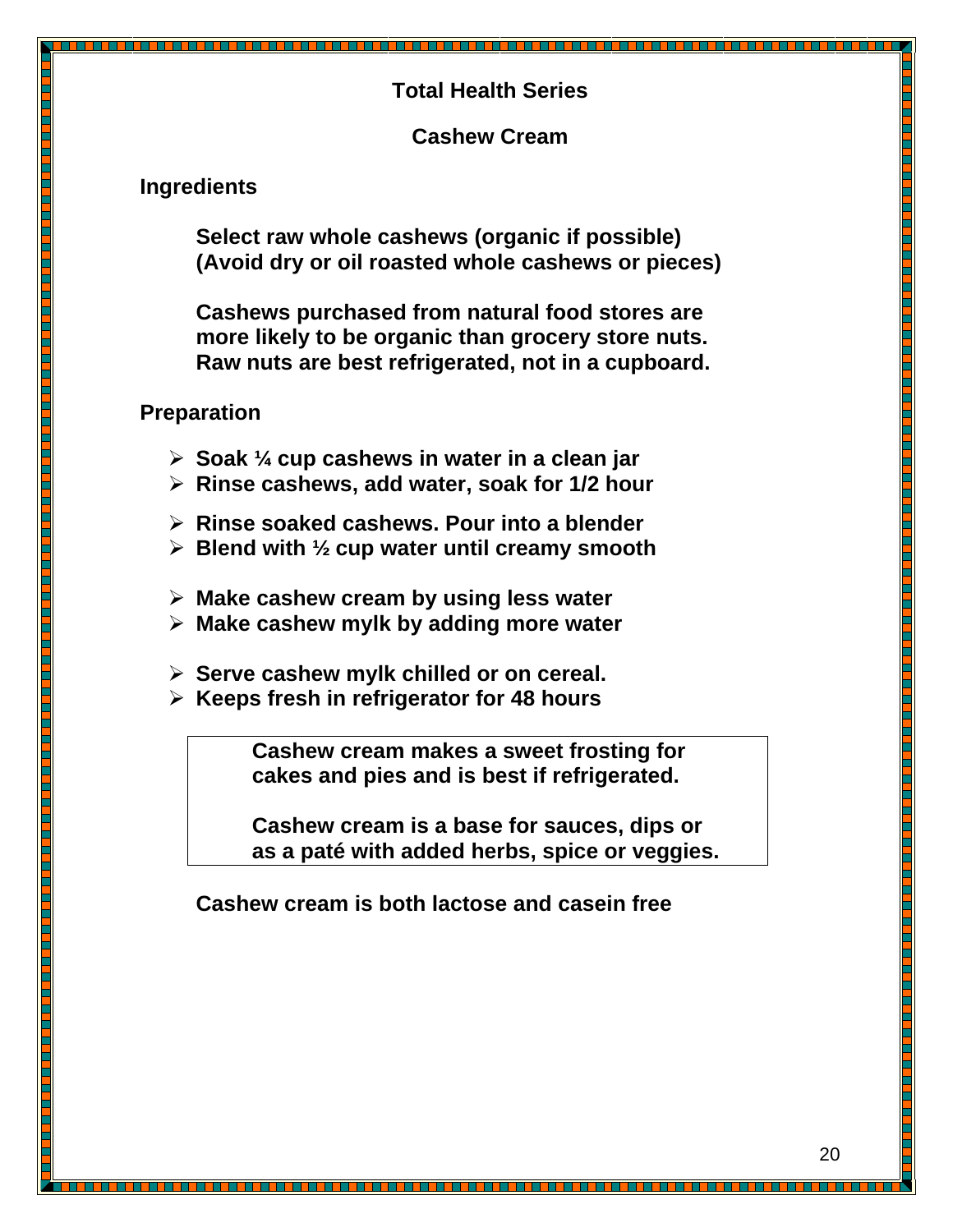### **CREAMY OAT CEREAL (UNCOOKED OATS)**

### **Ingredients**

**Steel cut oats (organic) Agave or maple syrup Ground organic cinnamon Almond or cashew mylk Ripe banana or raisins** 

### **Cooked Recipe (Traditional)**

**Boil oats in water. Add table salt. Serve with butter and white sugar, whole milk (49% fat), 2% milk (35% fat)** 

### **Raw Recipe (Uncooked)**

**Organic steel cut oats, soak in refrigerator Serve with almond mylk or cashew cream Contains fat. No cholesterol, lactose or casein.** 

### **Directions**

- **Place ¼ cup steel cut oats in water in a covered jar**
- **Rinse steel cut oats, pour off water, rinse until clear**
- **Soak covered steel cut oats overnight in refrigerator**
- **Soak ¼ cup raw almonds in water in a clean covered jar**
- **Rinse almonds, pour off water, fill and refrigerate 12 hrs**
- **In morning pour off soak water and pour almonds in blender**
- **Blend almonds with about ½ cup water until creamy smooth**
- **Drain soaked oats and pour into blender with almond mylk**
- **Add several shakes or 1 t cinnamon to blender and blend**
- **Optional agave or maple syrup and ripe banana to sweeten**

**Source: Adapted from Creative Health Institute basic recipe.** 

**Warning: Do not serve to children under 2 years of age or persons of any age with a compromised immune systems.**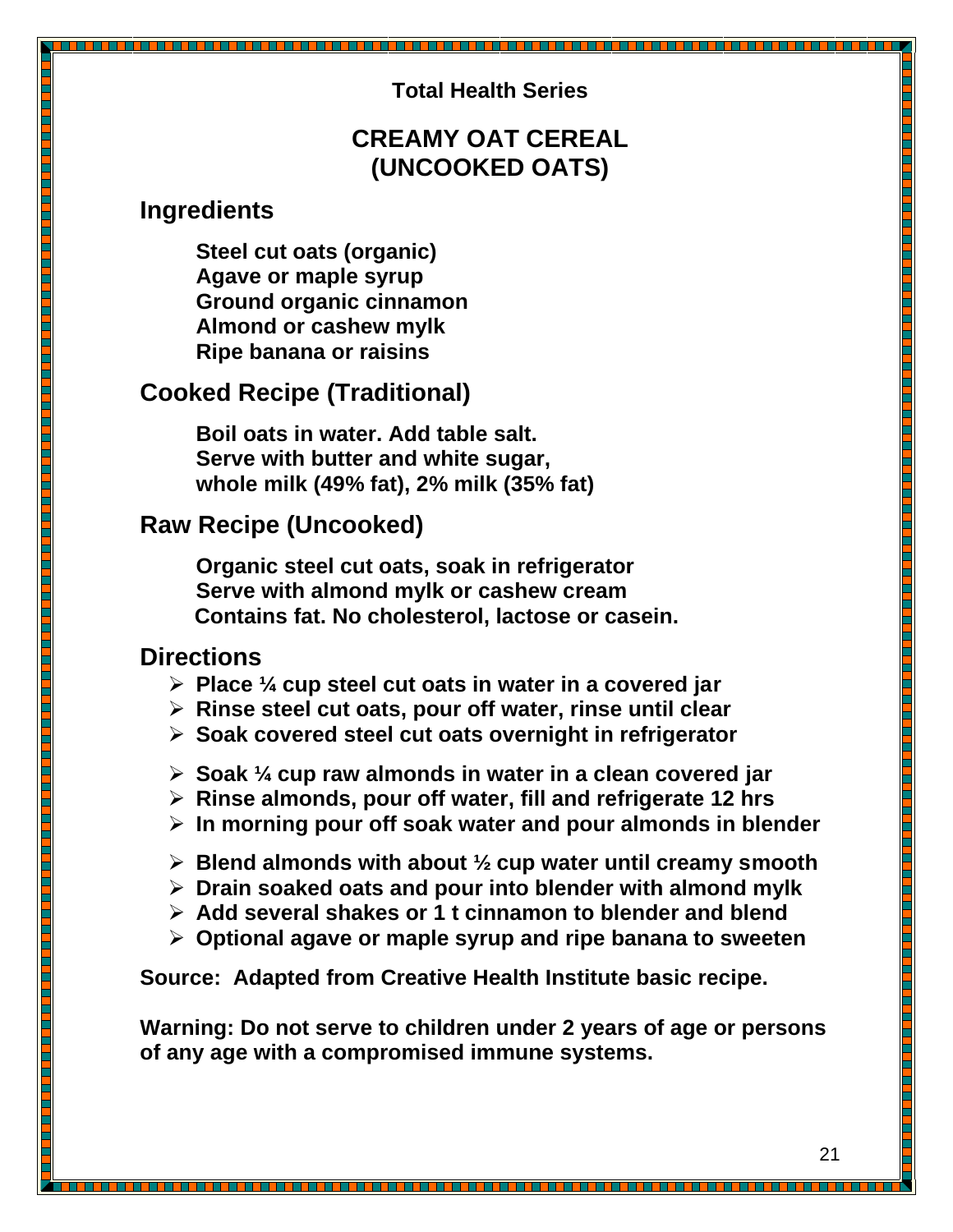# **Suggested Readings**

Howell, Edward, Enzyme Nutrition, Avery Publishing Group, 1985

Campbell, T. Colin, and Campbell, Thomas M. II, The China Study, Ben Bella Books, 2005

Fuhrman, Joel, M. D., Eat to Live, Little Brown and Company, 2003

Cohen, Robert, Milk the Deadly Poison, Argus Publishing, 1997

Boutenko, Victoria, Green for Life, Raw Family Publishing, 2005

. . . . . . . . . . . . . . . . .

<u> 1999 - Jacques Albert III, Amerikaansk filosofi (f. 1999)</u>

Boutenko, Sergei and Valya, Eating without Heating, Raw Family Publishing, 2002

Wigmore, Ann and Pattinson, Lee, The Blending Book, Avery Publishing Group, 1997

<u> 1989 - Anii 1989 - Anii 19</u>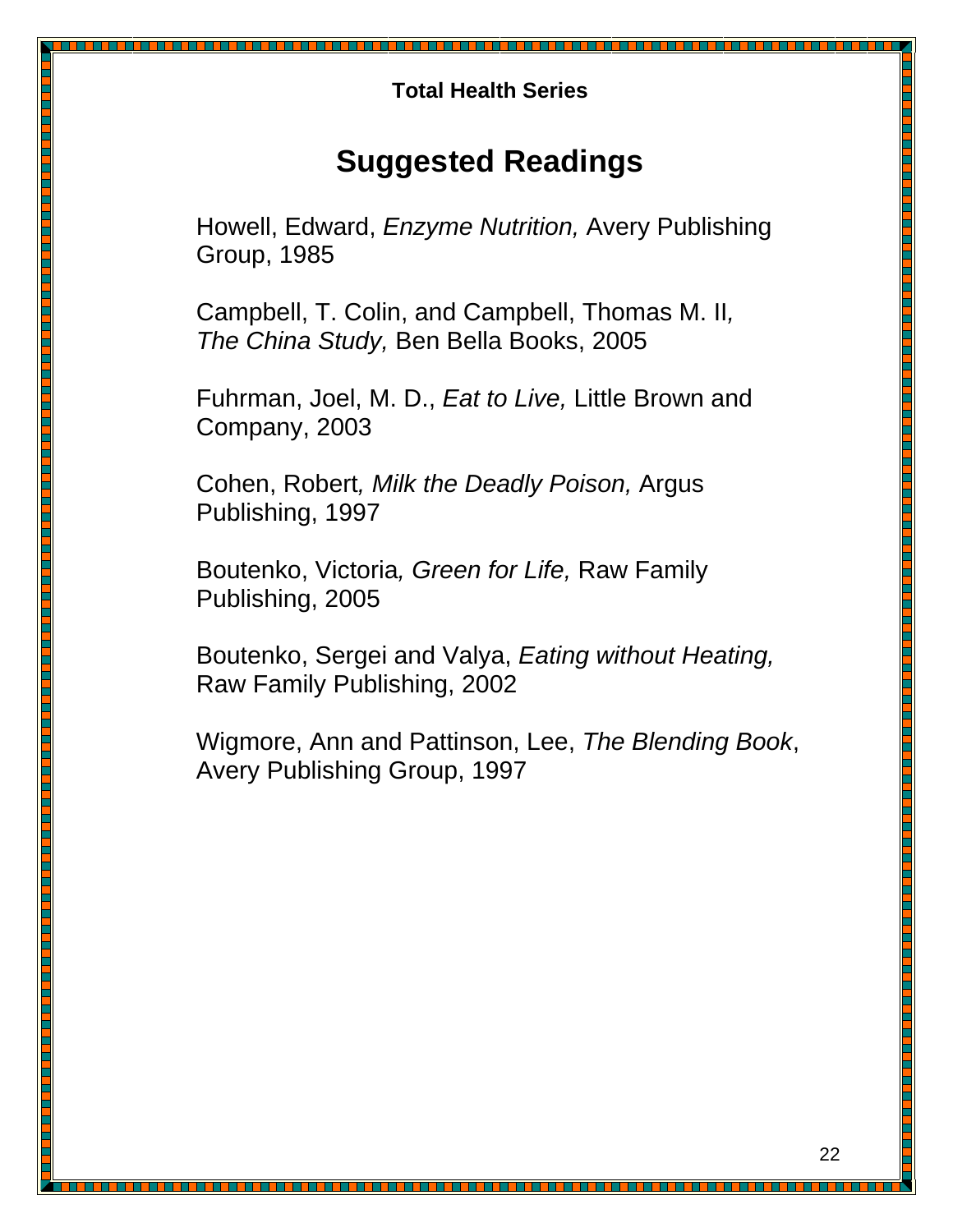h an Saolaichean agus an Saolaiche

 **Cobblestone Press LLC e-books for purchase and downloading from** 

**www.happyrawfood.com**

| <b>Ten Super Foods</b>     | \$15 |
|----------------------------|------|
| <b>Ten Foods to Avoid</b>  | \$10 |
| <b>Ten Steps to Health</b> | \$10 |

**Cobblestone Press LLC P O Box 131525 Ann Arbor, MI 48113** 

**CobblestonePress@aol.com** 

<u> Karena katika matema</u>